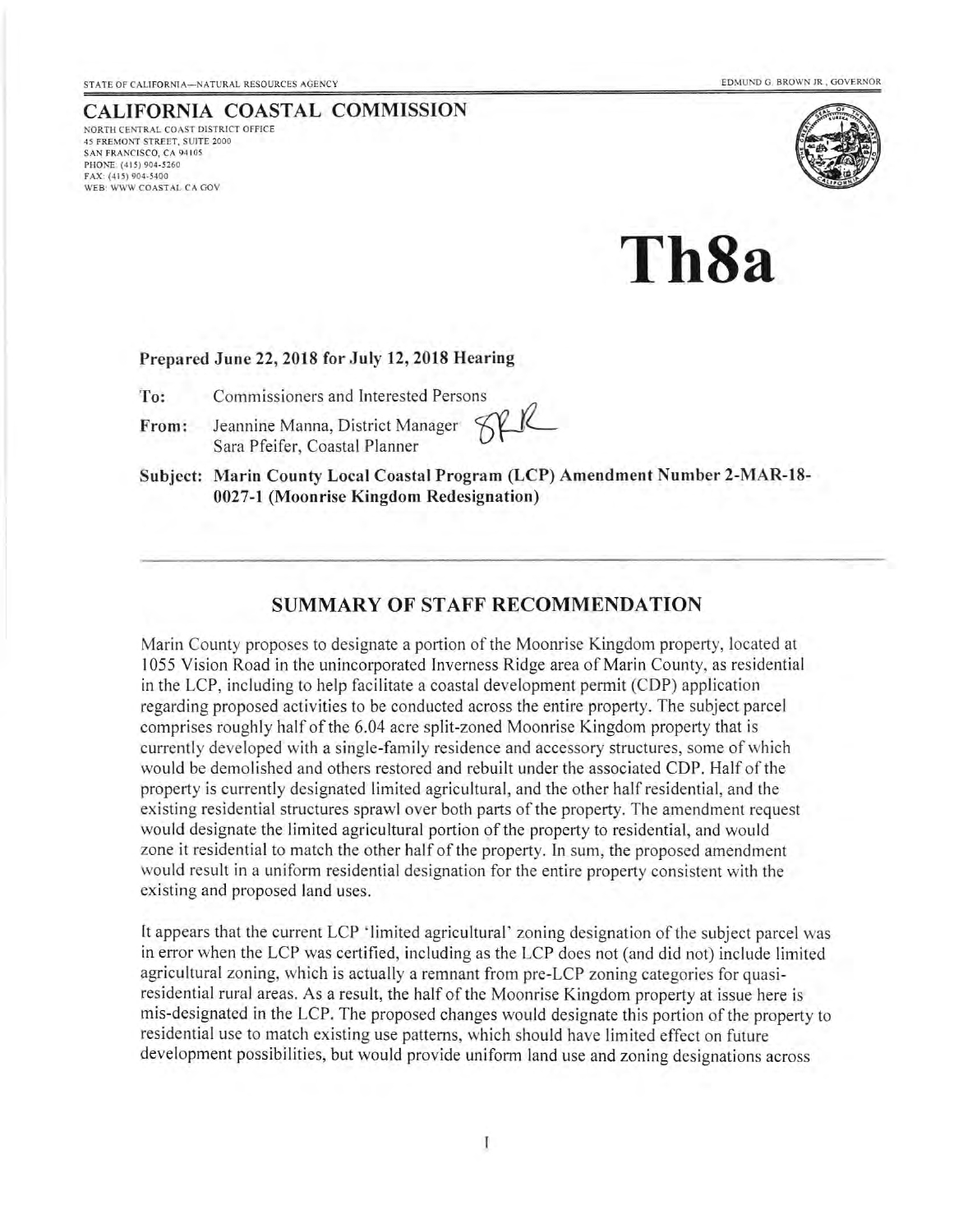the entire Moonrise Kingdom property, and would ensure that the property is appropriately covered by LCP-recognized zoning.

Staff recommends that the Commission **approve** the proposed amendment as submitted. The required motions and resolutions are found on page 4.

#### **Staff Note: LCP Amendment Action Deadline**

This proposed LCP amendment was filed as complete on April 29, 2018. The proposed amendment affects both the LCP Implementation and Land Use Plans, and the 90-day action deadline is July 28, 2018. Thus, unless the Commission extends the action deadline (it may be extended by up to one year), the Commission has until July 28, 2018 to take a final action on this LCP amendment.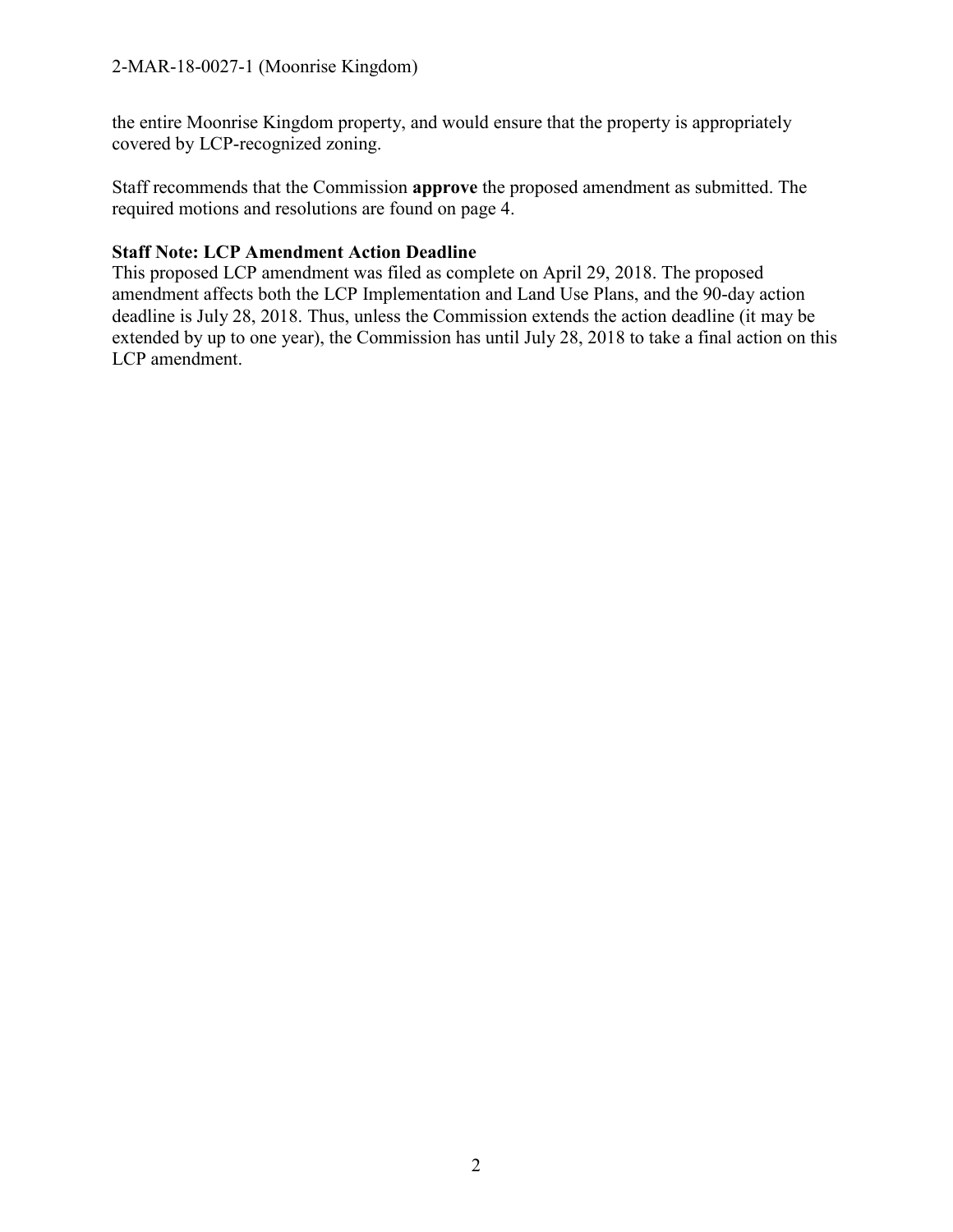# **TABLE OF CONTENTS**

### **APPENDICES**

Appendix A – Substantive File Documents Appendix B – Staff Contacts with Agencies and Groups

#### **EXHIBITS**

Exhibit 1: Proposed LCP Amendment Exhibit 2: Location Map [Exhibit 3: Proposed Zoning and Land Use Maps](https://documents.coastal.ca.gov/reports/2018/7/Th8a/Th8a-7-2018-exhibits.pdf)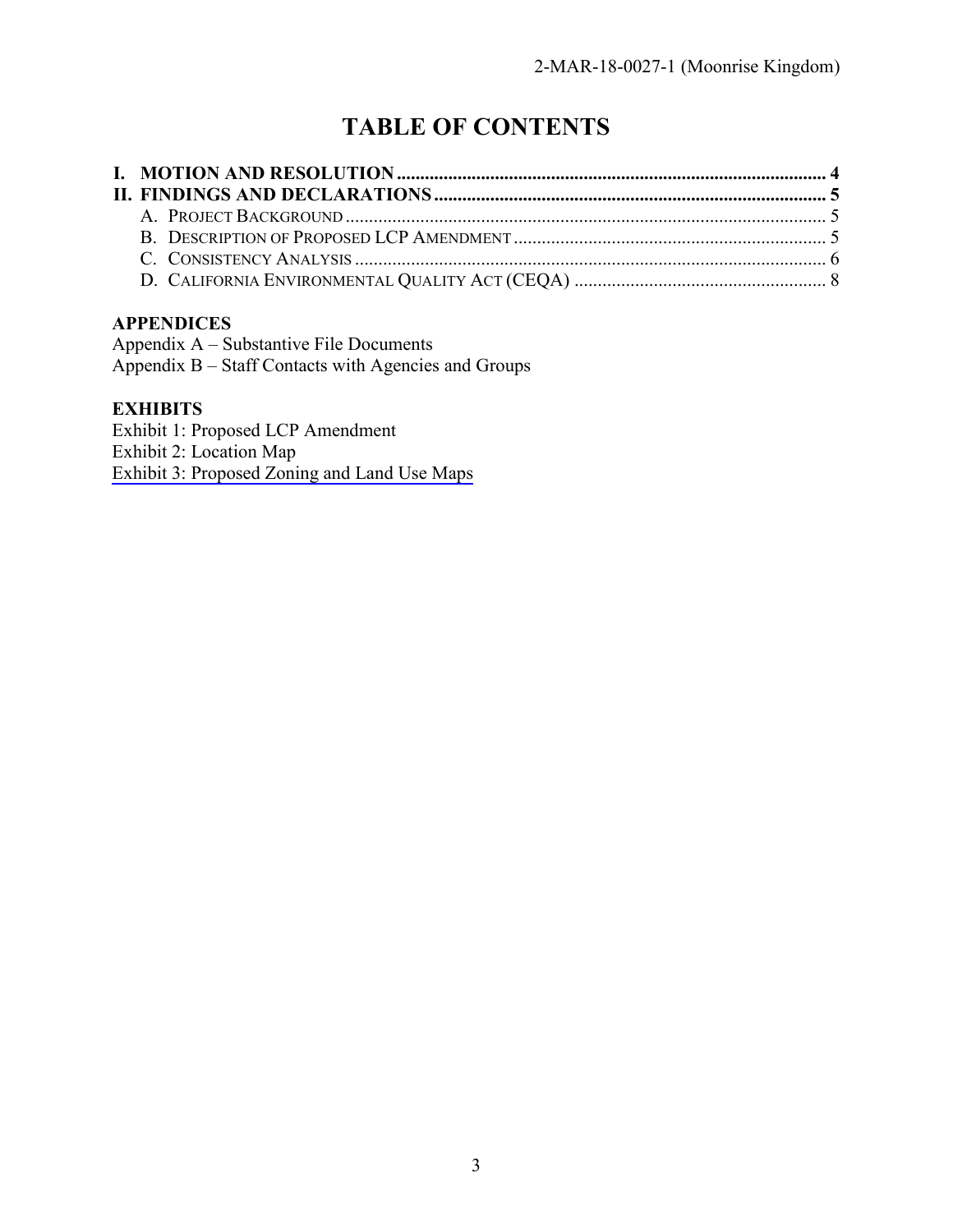#### <span id="page-3-0"></span>**I. MOTION AND RESOLUTION**

Staff recommends that the Commission, after public hearing, approve the proposed LCP amendment as submitted. The Commission needs to make two motions, one on the IP amendment and a second on the LUP amendment, in order to act on this recommendation.

#### **A. Certify the LUP Amendment as Submitted**

Staff recommends a **YES** vote on the motion below. Passage of the motion will result in the certification of the LUP amendment as submitted and adoption of the following resolution and findings. The motion to certify as submitted passes only upon an affirmative vote of the majority of the appointed Commissioners.

*Motion: I move that the Commission certify Land Use Plan Amendment Number 2-MAR-18-0027-1 as submitted by Marin County, and I recommend a yes vote.* 

*Resolution: The Commission hereby certifies Land Use Plan Amendment Number 2- MAR-18-0027-1 as submitted by the Marin County and adopts the findings set forth below on the grounds that the amendment conforms with the policies of Chapter 3 of the Coastal Act. Certification of the Land Use Plan amendment complies with the California Environmental Quality Act because either 1) feasible mitigation measures and/or alternatives have been incorporated to substantially lessen any significant adverse effects of the plan on the environment, or 2) there are no further feasible alternatives or mitigation measures that would substantially lessen any significant adverse impacts which the Land Use Plan amendment may have on the environment.*

#### **B. Certify the IP Amendment as Submitted**

Staff recommends a **NO** vote on the motion below. Failure of the motion will result in certification of the IP amendment as submitted and the adoption of the following resolution and findings. The motion passes only by an affirmative vote of a majority of the Commissioners present.

*Motion***:** *I move that the Commission reject Implementation Plan Amendment Number 2- MAR-18-0027-1 as submitted by Marin County, and I recommend a no vote.* 

*Resolution: The Commission hereby certifies Implementation Plan Amendment Number 2-MAR-18-0027-1 as submitted by Marin County and adopts the findings set forth below that the Implementation Plan amendment is consistent with and adequate to carry out the certified Land Use Plan. Certification of the Implementation Plan amendment complies with the California Environmental Quality Act because either 1) feasible mitigation measures and/or alternatives have been incorporated to substantially lessen any significant adverse effects of the plan on the environment, or 2) there are no further feasible alternatives or mitigation measures that would substantially lessen any significant adverse impacts which the Implementation Plan amendment may have on the environment.*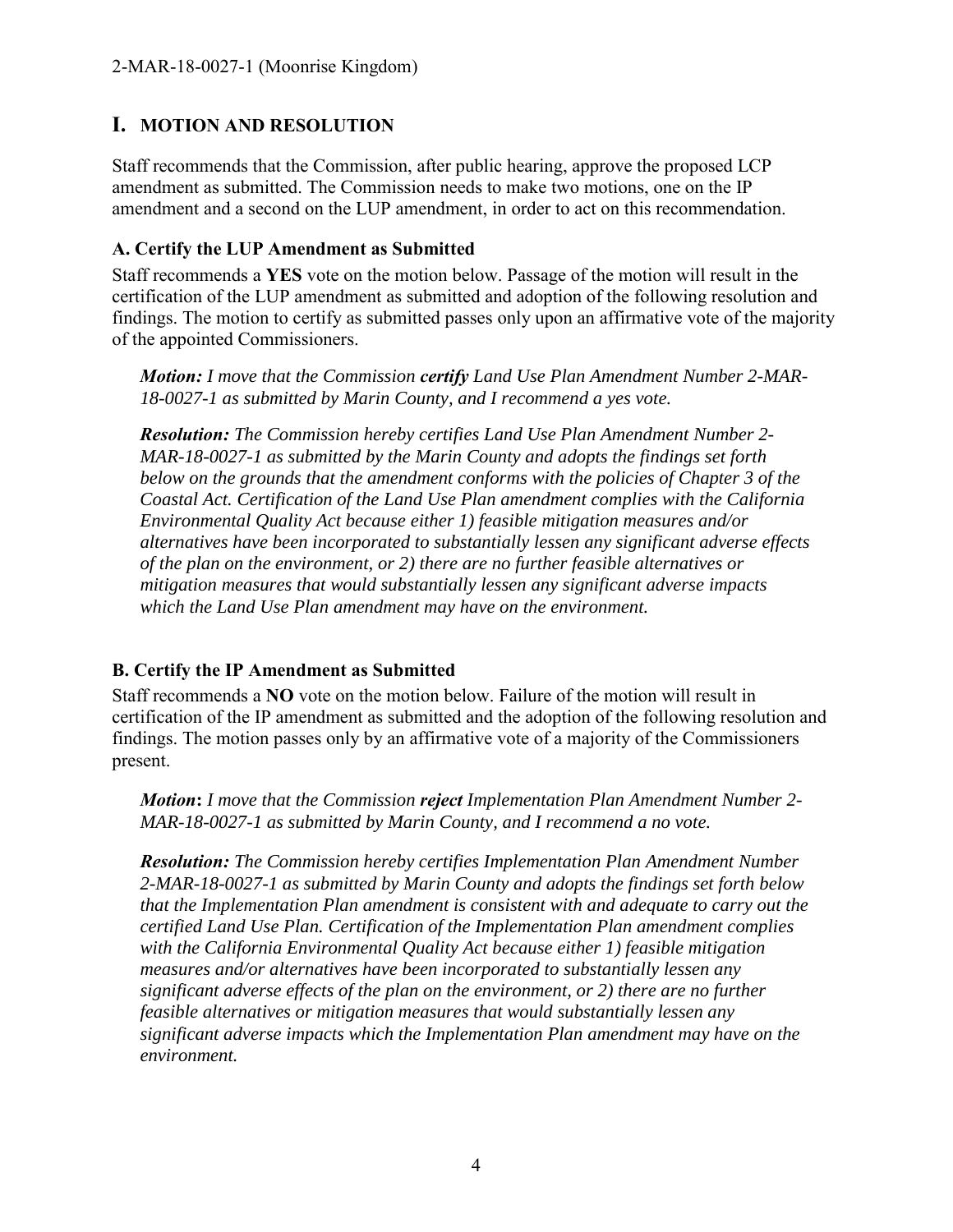# <span id="page-4-0"></span>**II. FINDINGS AND DECLARATIONS**

#### <span id="page-4-1"></span>**A. PROJECT BACKGROUND**

Discrepancies between LCP zoning and land use designations on the Moonrise Kingdom property came to light when the current owner applied for a coastal development permit (CDP) from Marin County to demolish some residential structures and to restore and rebuild other residential structures on their split-zoned, roughly 6-acre property. Specifically, it was determined that about half of the property lacked a land use designation, and that the zoning covering that half the site didn't exist in the LCP. In fact, it appears that the current LCP 'limited agricultural' zoning on that half of the site was in error when the LCP was certified, including as the LCP does not (and did not) include limited agricultural zoning, which is actually a remnant from pre-LCP zoning categories for quasi-residential rural areas. As a result, the half of the Moonrise Kingdom property at issue here is mis-designated in the LCP.

In June, 2017, Marin County Planning approved a CDP for the redevelopment of the Moonrise Kingdom property, including both the subject parcel (APN 109-330-05) and the adjacent parcel (APN 109-330-06). The local approval of the CDP was ultimately appealed to the Board of Supervisors, who on August 8, 2018, approved both the LCP amendment and the project with conditions. One condition of the CDP requires that development on the property, including both parcels, be limited to a maximum total floor area of 5,500 square feet, while a second condition requires the current owner to convert one of the existing accessory structures on the subject parcel to a full time residence to provide additional local housing stock, as there is not currently a residential unit on the subject parcel.

#### <span id="page-4-2"></span>**B. DESCRIPTION OF PROPOSED LCP AMENDMENT**

The proposed amendment would designate a portion of the Moonrise Kingdom property (located at 1055 Vision Road in the unincorporated Inverness Ridge area of Marin County) as residential in the LCP. Specifically, the proposed action would amend the LCP Land Use Plan (LUP) by adding a land use designation to the parcel, and amend the LCP Implementation Plan (IP) by changing the zoning for the same parcel. The parcel to be redesignated is located west of Highway 1, near Tomales Bay on the Point Reyes Peninsula. It is approximately one half of the 6.04-acre Moonrise Kingdom residential property that is split-zoned and under single ownership (which it has been since at least the 1960s).

When Marin County's LCP was certified in 1982, certain parcels were specifically rezoned, and others retained their pre-LCP zoning. All coastal zone parcels were also zoned to include a "C" (or coastal district) designation. The subject parcel retained its pre-LCP "Limited Agriculture" zoning, but the LCP did not carry forward that zoning district. In other words, the parcel is currently covered by zoning that does not exist in the certified LCP.

Thus, the County proposes to designate APN 109-330-05 as residential in the LUP, and to rezone it from Coastal Limited Agriculture to Coastal Residential Single-Family Planned District (1 unit per 10 acres).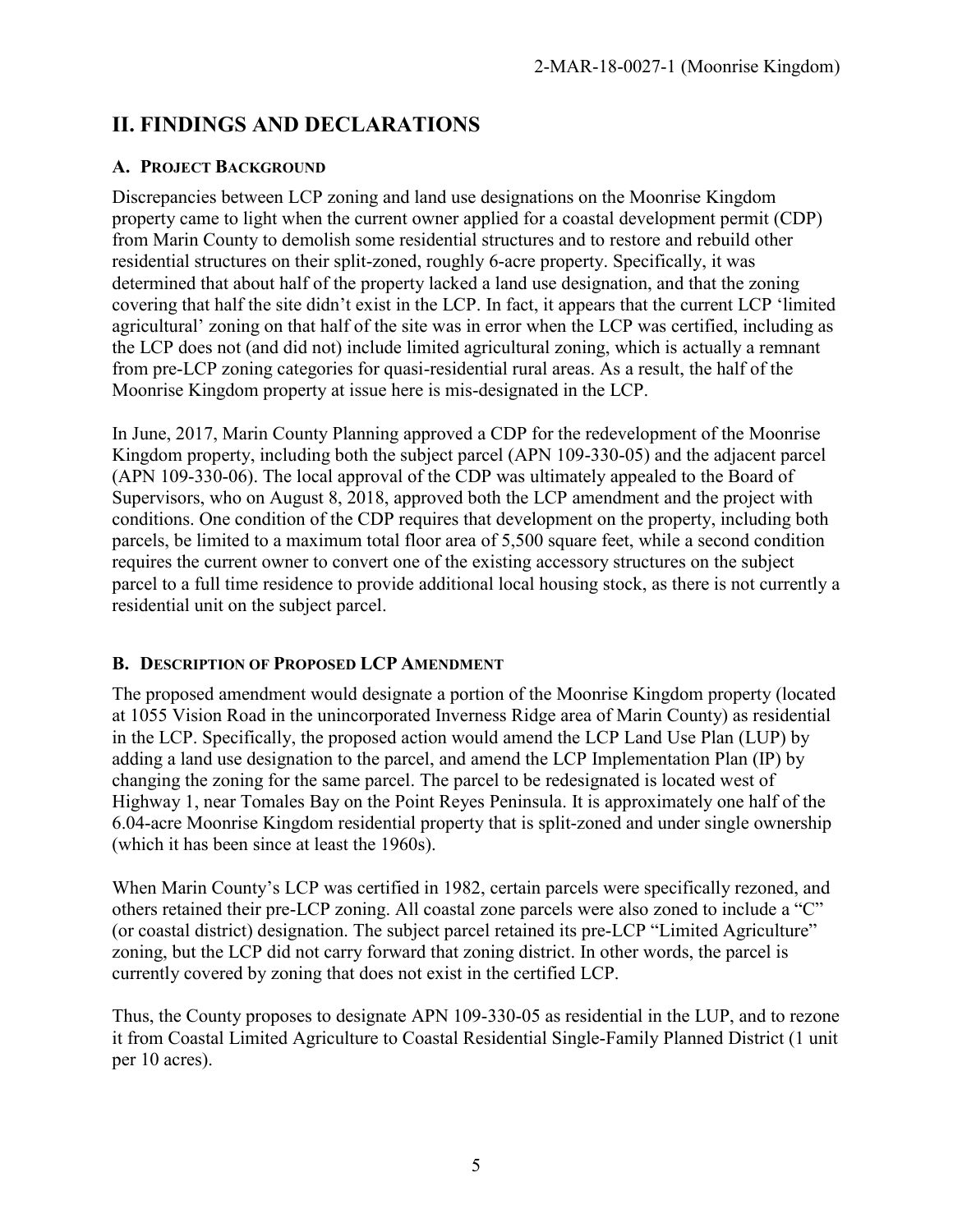#### <span id="page-5-0"></span>**C. CONSISTENCY ANALYSIS**

#### **Standard of Review**

The proposed amendment affects both the LUP and IP components of the Marin County LCP. The standard of review for an LUP amendment is that it must be consistent with and adequate to carry out the Chapter 3 policies of the Coastal Act. The standard of review for an IP amendment is that it must be consistent with and adequate to carry out the policies of the certified LUP.

#### **LUP Amendment Consistency Analysis**

Coastal Act Section 30250(a) provides for new development in already developed areas, and states in part:

*New residential, commercial, or industrial development, except as otherwise provided in this division, shall be located within, contiguous with, or in close proximity to, existing developed areas able to accommodate it or, where such areas are not able to accommodate it, in other areas with adequate public services and where it will not have significant adverse effects, either individually or cumulatively, on coastal resources.* 

Coastal Act Section 30240(b) ensures that development located next to parks and recreation areas, such as this parcel adjacent to the Point Reyes National Seashore, is sited and designed to prevent impacts and be consistent with continued use of such areas, as follows:

*Development in areas adjacent to environmentally sensitive habitat areas and parks and recreation areas shall be sited and designed to prevent impacts which would significantly degrade those areas, and shall be compatible with the continuance of those habitat and recreation areas.* 

Appendix G of the LCP provides additional clarity for land use designations:

#### *Coastal, Single-family Residential Land Use Category and Density.*

*Single-family residential development shall be provided at a range of lower densities, recognizing physical hazards and development constraints, the necessity to protect natural resources, and the availability of public services and facilities. Other consistent uses may include parks, playgrounds, crop and tree farming, nurseries and greenhouses, home occupations, schools, libraries, museums, community centers, churches, hospitals, retreats, educational, philanthropic and charitable institutions, cemeteries, golf courses, country clubs, stables and riding academies, and daycare centers for six or more children.* 

#### *Public and Quasi-public Land Use Category and Intensity.*

*Land shall be designated for both public and quasi-public institutional purposes, including open space, schools, hospitals, cemeteries, government facilities, correctional facilities, power distribution facilities, sanitary landfills, and water facilities. Only publicly owned*  lands may be designated for open space unless subject to deed restrictions or other *agreements. Lands designated as public or quasi-public facilities may be combined with another land use designation and zoned for consistency with use as a public facility and for another use.*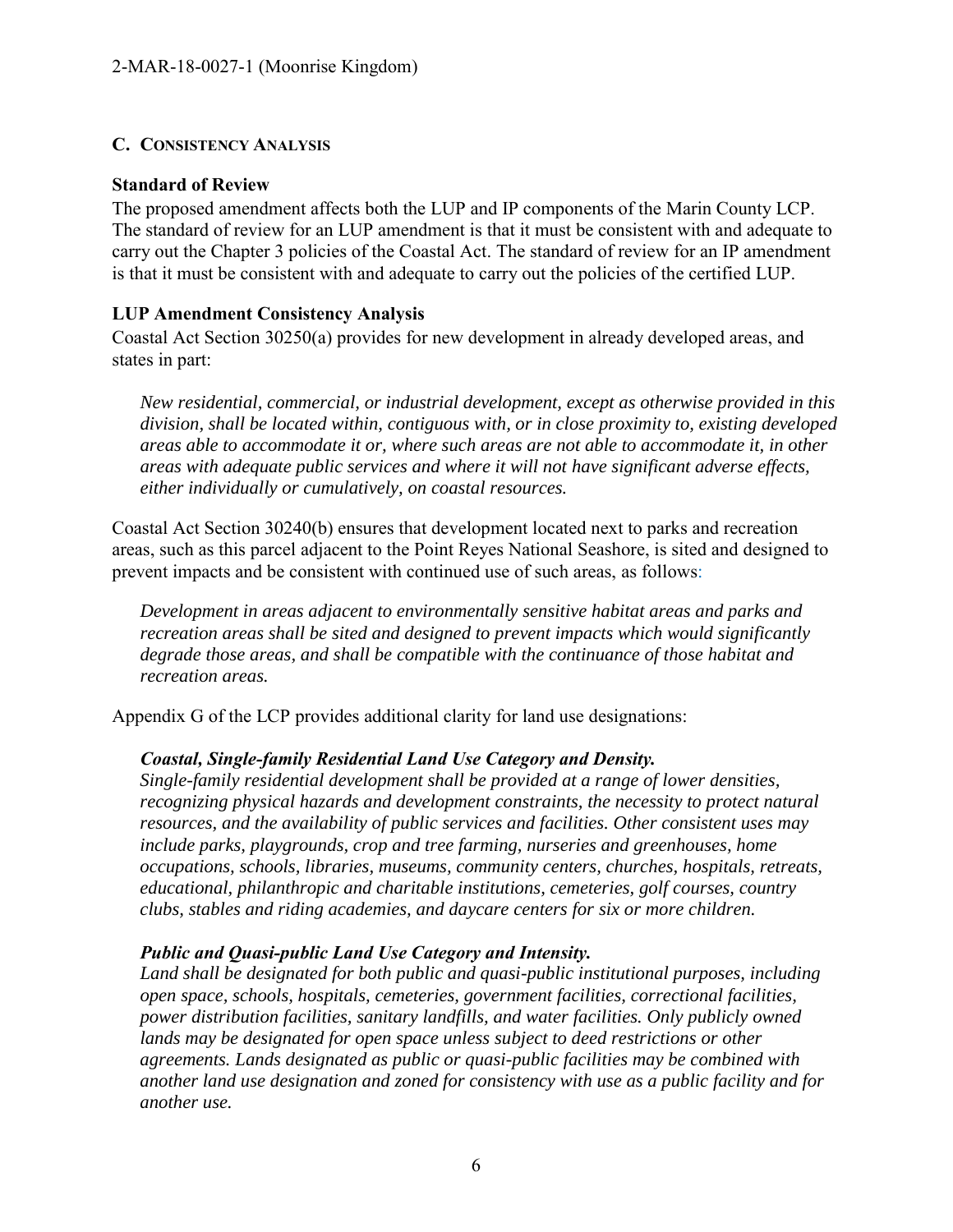The proposed amendment would add a residential LUP land use designation for the parcel where none currently exists. Of the land use designation options available, the two most appropriate upon initial review appear to be either open space or residential.<sup>1</sup> With respect to open space, however, this designation under the LCP is only applied to publicly owned lands, and the parcel has been in private ownership since at least the 1960s. In this case, the property as a whole is already developed with residential uses including a single-family home and a series of related accessory structures. The proposed residential land use designation would be consistent with existing uses as well as the adjacent (and under common ownership) parcel's residential LCP designations.

Further, the LUP's Single-Family Residential land use designation requires that development on such parcels only be allowed at lower densities, recognizing physical hazards, development constraints, and the need to protect coastal resources. This land use designation is compatible with the existing use of the approximately 3 acre parcel, which includes very low density development, clustered to avoid hazards and impacts. Any future development of the site would be limited by these and other LCP policies and shouldn't result in significant additional development or intensity of use, including as demonstrated by the project tentatively approved by the County for the site.

Overall, the proposed LUP amendment clarifies the land use designation for this parcel consistent with its existing use and intensity, and shouldn't lead to development inconsistent with the LCP in the future. For these reasons, the proposed LUP amendment can be found consistent with Coastal Act Chapter 3.

#### **IP Amendment Consistency Analysis**

In addition to LCP Appendix G, cited above, the LCP identifies the purpose of coastal residential zoning and standards for such development, including:

#### *IP Policy 22.57.081I - Coastal residential single-family planned districts: Purpose*

*The purpose of this district is to allow development of single-family detached units to be designed according to the policies set forth in the local coastal plan and without the confines of specific yard requirements, in order to allow the greatest possible compatibility with the characteristics of the site.* 

#### *IP Policy 22.57.086I(2)(a) – C-RSP district Project Design: Clustering*

*Generally, buildings should be clustered or sited in the most accessible, least visually prominent and most geologically stable portion or portions of the site, consistent with the need for privacy to minimize visual and aural intrusion into each unit's indoor and outdoor living area from other living areas. Clustering is especially important on open grassy hillsides. A greater scattering of buildings may be preferable on wooded hillsides to save trees. The prominence of construction can be minimized by such devices as placing buildings* 

 $\overline{a}$  $1$  Open space designation could be considered because the non-LCP Countywide land use map identifies this property as part of a larger open space area (i.e., it is a one of the private inholdings within the Point Reyes National Seashore property), and residential because the site has been for decades and continues to be used for limited intensity and density residential use.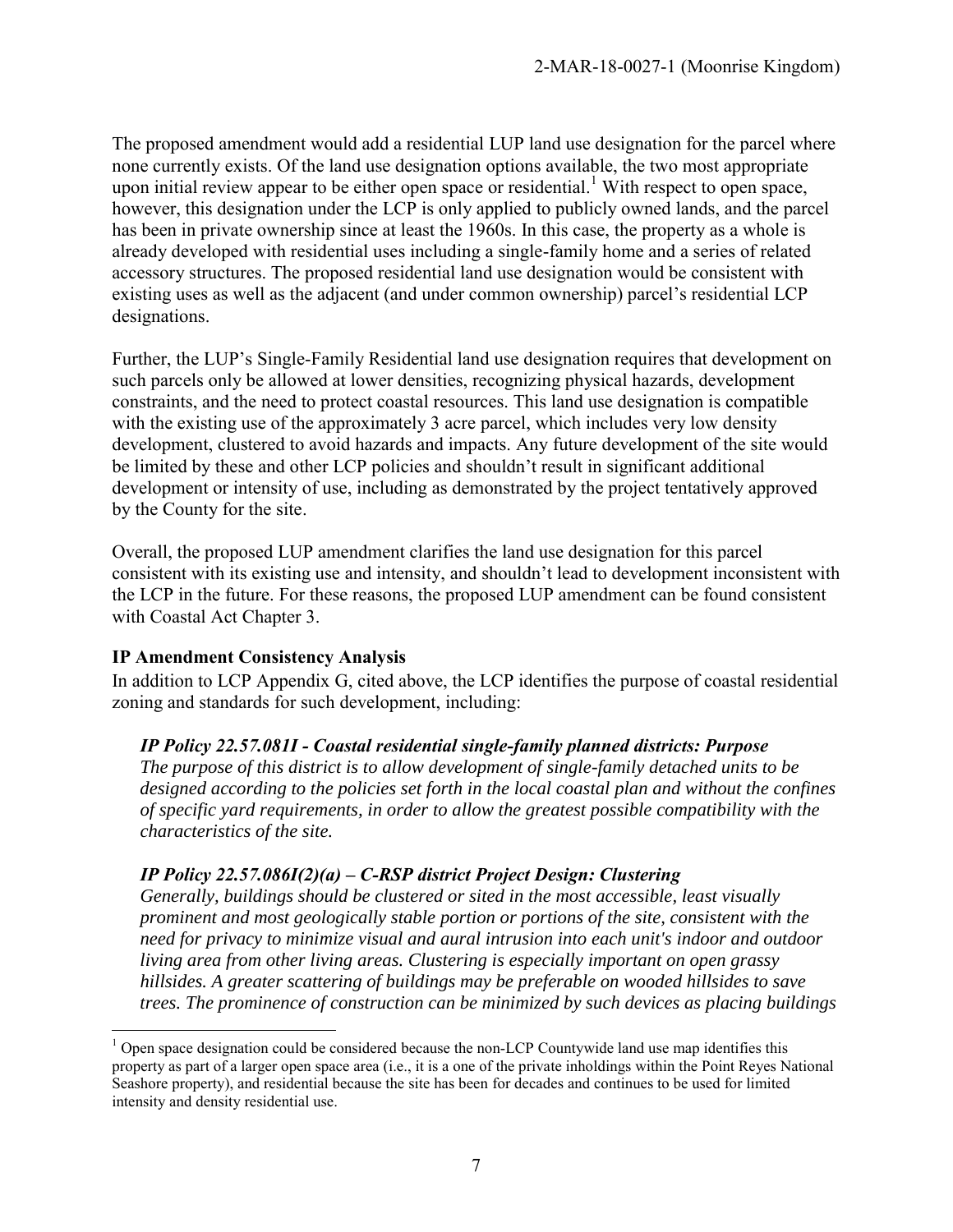*so that they will be screened by wooded areas, rock outcroppings and depressions in the topography.* 

The proposed amendment would change the parcel from Coastal Limited Agriculture to Coastal Single-Family Residential Planned District zoning. The New Development and Land Use section of Marin County's LUP describes how the Coastal Single-Family Residential Planned District zoning permits flexibility in siting and design, so that maximum protection of coastal resources and sensitive sites can be achieved. Existing development on the parcel, comprised of one singlefamily dwelling and a few small accessory buildings, is consistent with the purpose, allowed uses, and project design requirements for the Coastal Residential Single-Family Planned District zoning designation described in the LCP Implementation Plan. Specifically, existing structures on the subject parcel have been designed to be compatible with the characteristics of the site, and are clustered by consolidating development into the least visually prominent, hazardous, and sensitive locations on the northeastern segment of the property, and the portion of the site nearest to Vision Road consistent with LCP Section 22.57.086I(2)(a). Any future development of the site would be limited by this existing development pattern and intensity, and other LCP policies, and shouldn't result in significant additional development or intensity of use, including as demonstrated by the project tentatively approved by the County for the site.

Accordingly, the proposed zoning is consistent with and implements the Coastal Single-Family Residential land use designation described in Appendix G of the LUP. Thus, the proposed amendment can be found consistent with and adequate to carry out the Land Use Plan.

### <span id="page-7-0"></span>**D. CALIFORNIA ENVIRONMENTAL QUALITY ACT (CEQA)**

Local governments are not required to undertake environmental analysis of proposed LCP amendments, although the Commission can and does use any environmental information that the local government has developed. CEQA requires that alternatives to the proposed action be reviewed and considered for their potential impact on the environment and that the least damaging feasible alternative be chosen as the alternative to undertake. Marin County, acting as the lead agency under CEQA, determined that the proposed LCP amendment was categorically exempt from the requirements of CEQA.

The Coastal Commission's review and development process for LCPs and LCP amendments has been certified by the Secretary of the Natural Resources Agency as being the functional equivalent of the environmental review required by CEQA. This report has discussed the relevant coastal resource issues with the proposal. All public comments received to date have been addressed in the findings above. All above findings are incorporated herein in their entirety by reference.

As such, there are no additional feasible alternatives or feasible mitigation measures available which would substantially lessen any significant adverse environmental effects which approval of the amendment would have on the environment within the meaning of CEQA. Thus, the proposed amendment will not result in any significant environmental effects for which feasible mitigation measures have not been employed consistent with CEQA Section 21080.5(d)(2)(A).